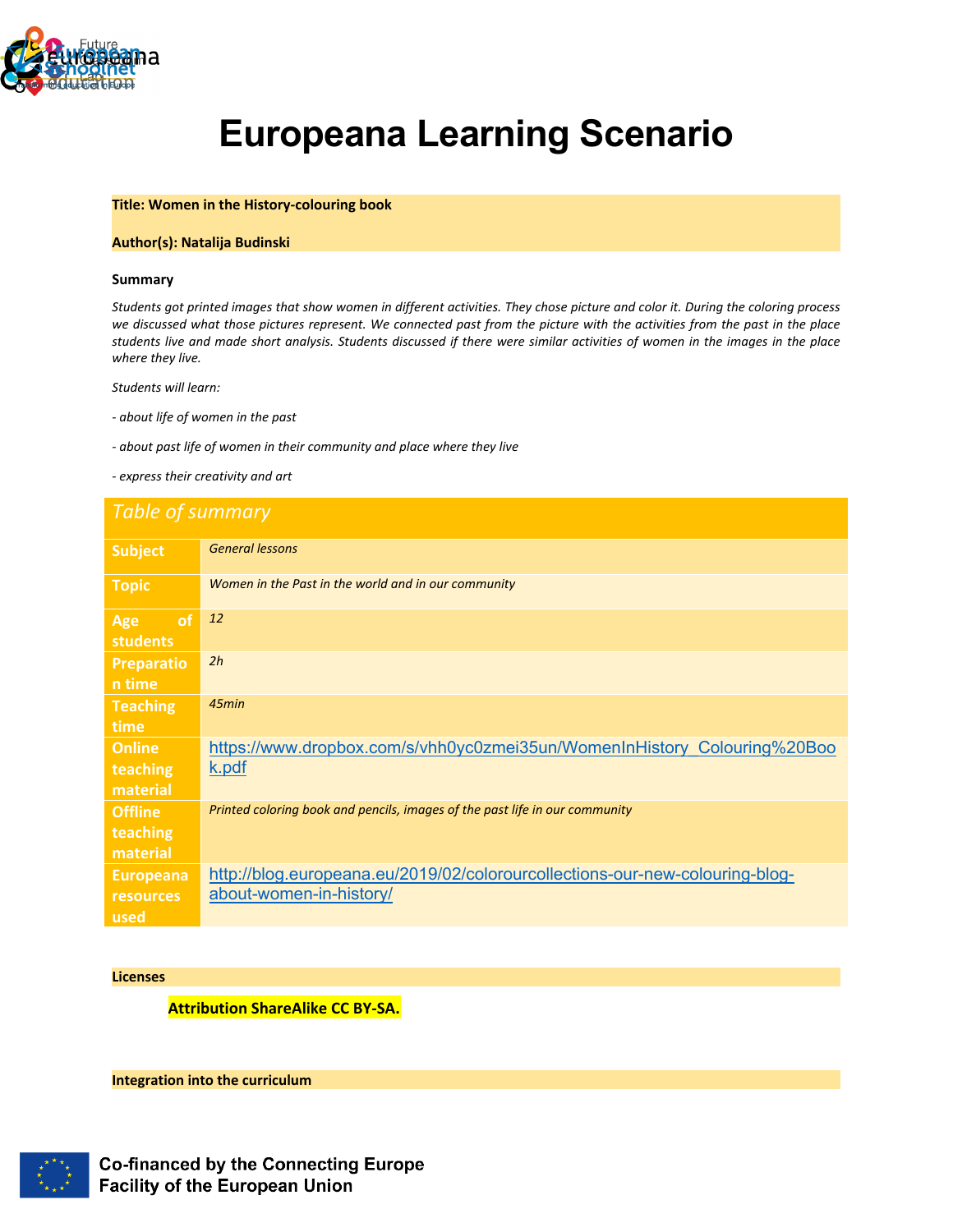



*This lesson can be used in the upper elementary school for developing creativity, learning about past, women position in the past and analyze position of the women in their community.* 

#### **Aim of the lesson**

*The aims are:*

*- to understand the role of the women in past in the world*

*-to find examples that show women position in the past in the community where students live*

#### **Trends**

*Project based learning and creativity.*

#### **21st century skills**

*The LS develops critical thinking by connecting facts about women in past in the general world and in our community. Students need to find connections between images and real life.* 

| Name of<br><b>Procedure</b><br><b>Time</b><br>activity<br>5''<br><b>Introduction</b><br>The teacher explains the steps and activities<br>20"<br><b>Main</b><br>Students choose images to color.<br>Discussion about images they chose and what they represent.<br>activity<br>For example, one student chose the image that showed how women worked<br>to produce silk.<br>That we connected that in our town in the past people were also included in<br>15''<br>silk production.<br>After students finished coloring and they put their work to display.<br>5''<br><b>Conclusion</b><br>Students need for homework to find pictures that show life of the women in<br>the past in their community. | <b>Activities</b> |  |
|------------------------------------------------------------------------------------------------------------------------------------------------------------------------------------------------------------------------------------------------------------------------------------------------------------------------------------------------------------------------------------------------------------------------------------------------------------------------------------------------------------------------------------------------------------------------------------------------------------------------------------------------------------------------------------------------------|-------------------|--|
|                                                                                                                                                                                                                                                                                                                                                                                                                                                                                                                                                                                                                                                                                                      |                   |  |
|                                                                                                                                                                                                                                                                                                                                                                                                                                                                                                                                                                                                                                                                                                      |                   |  |
|                                                                                                                                                                                                                                                                                                                                                                                                                                                                                                                                                                                                                                                                                                      |                   |  |
|                                                                                                                                                                                                                                                                                                                                                                                                                                                                                                                                                                                                                                                                                                      |                   |  |
|                                                                                                                                                                                                                                                                                                                                                                                                                                                                                                                                                                                                                                                                                                      |                   |  |

#### **Assessment**

*Describe here the assessment method of the lesson, if any. For example, if you plan on assessing your students with a quiz, include here questions and answer options with color-coding the correct answers.*

\*\*\*\*\*\*\*\*\*\*\*\*\*\*\*\*\*\*\*\*\*\*\*\*\*\*\*\*\*\*\* **AFTER IMPLEMENTATION \*\*\*\*\*\*\*\*\*\*\*\*\*\*\*\*\*\*\*\*\*\*\*\*\*\*\*\*\*\*\*\***

# **Student feedback**

*Students liked the activity and explored different pictures. They made comments about pictures they found interesting.*